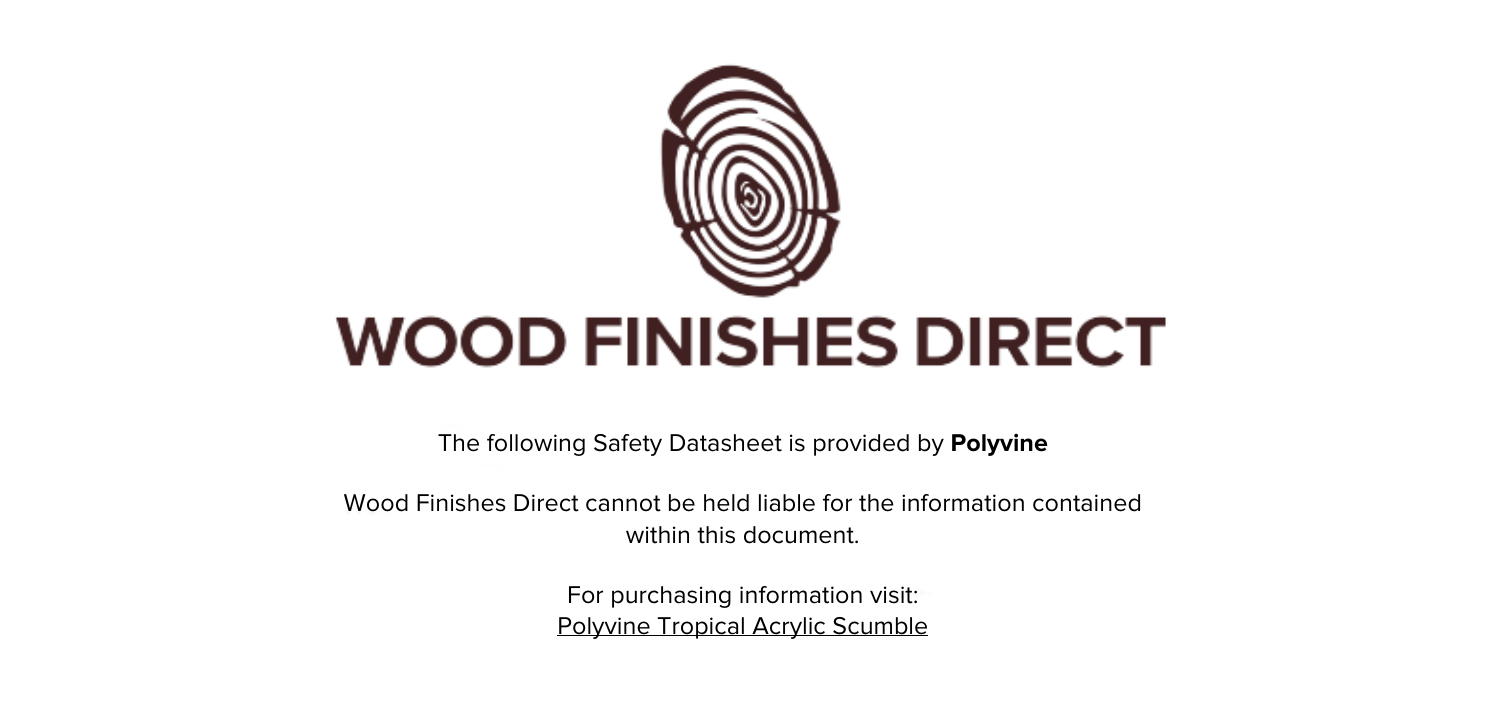

Page: 1 Compilation date: 20/02/2019 Revision No: 1 **Section 1: Identification of the substance/mixture and of the company/undertaking 1:1 Product identifier Product name:**

# **ORIGINAL ACRYLIC SCUMBLE TROPICAL ACYLIC SCUMBLE**

**1.2. Relevant identified uses of the substance or mixture and uses advised against 1.3. Details of the supplier of the safety data sheet**

## **Company name:**

POLYVINE LTD VINE HOUSE, CHEDDAR BUSINESS PARK, WEDMORE ROAD, CHEDDAR BS27 3EB ENGLAND Tel: 0044 01934 740305 Fax: 0044 01934 744904 Email: laboratory@polyvine.co.uk

## **1.4. Emergency telephone number**

### **Section 2: Hazards identification**

### **2.1. Classification of the substance or mixture**

Classification under CHIP: This product has no classification under CHIP.

Classification under CLP: This product has no classification under CLP.

### **2.2. Label elements**

Label elements: Precautionary statements: P102: Keep out of reach of children. P301+312: IF SWALLOWED: Call a POISON CENTER/doctor/ if you feel unwell. P262: Do not get in eyes, on skin, or on clothing. P280: Wear protective gloves and eye protection. P302+350: IF ON SKIN: Gently wash with plenty of soap and water. P305+351+338: IF IN EYES: Rinse cautiously with water for several minutes. Remove contact lenses, if present and easy to do. Continue rinsing.

## **2.3. Other hazards**

PBT: This substance is not identified as a PBT substance.

# **Section 3: Composition/information on ingredients**

### **3.2. Mixtures**

There are no ingredients present which, within the current knowledge of the supplier and in the concentrations applicable, are classified as hazardous to health or the environment, are PBTs, vPvBs or Substances of equivalent concern, or have been assigned a workplace exposure limit and hence require reporting in this section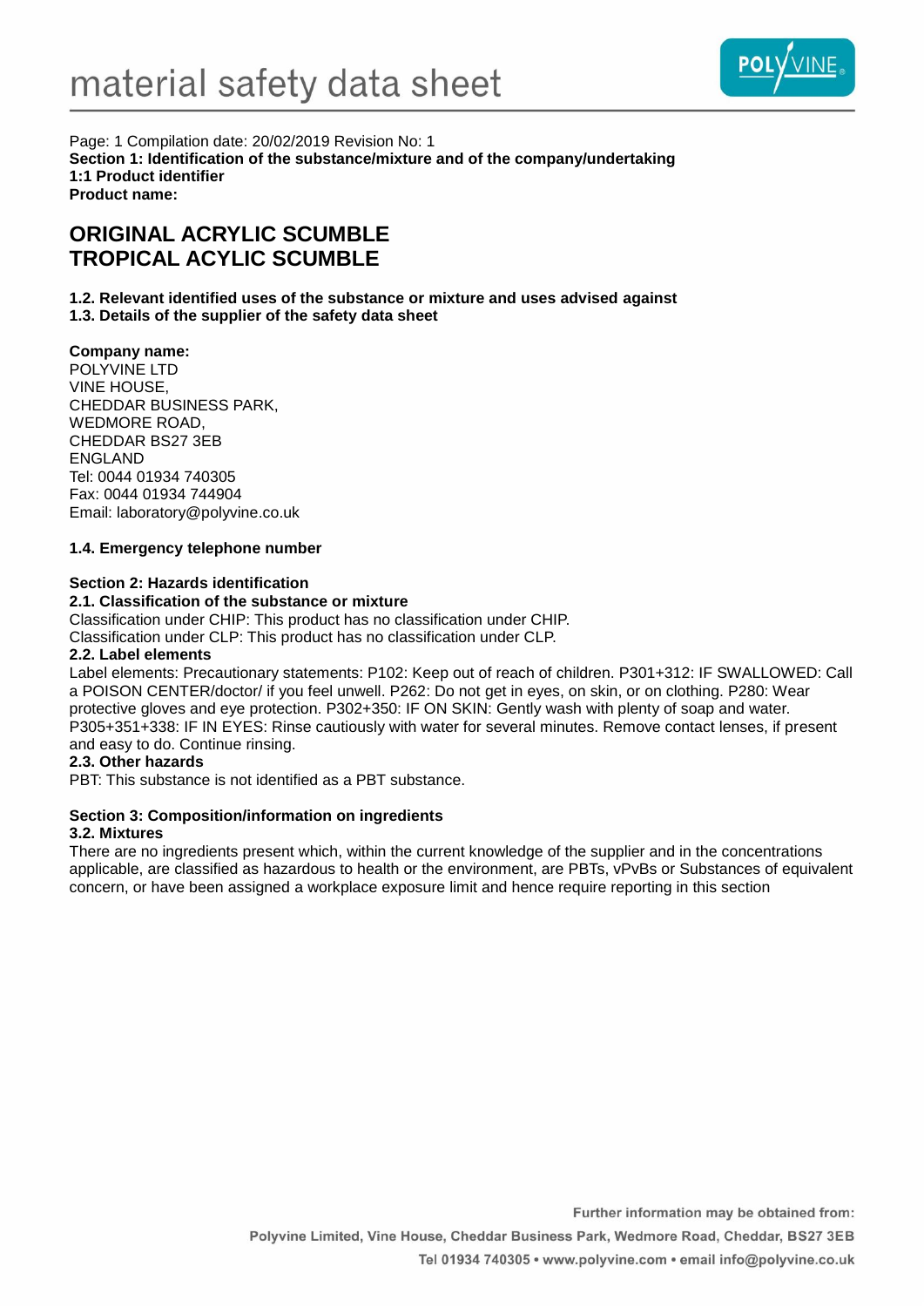

SAFETY DATA SHEET Polyvine ORIGINAL ACRYLIC SCUMBLE TROPICAL ACYLIC SCUMBLE Page: 2 Compilation date: 20/02/2019 Revision No: 1

## **Section 4: First aid measures**

## **4.1. Description of first aid measures**

Skin contact: Wash immediately with plenty of soap and water. Eye contact: Bathe the eye with running water for 15 minutes. Ingestion: Wash out mouth with water. Inhalation: Consult a doctor.

### **4.2. Most important symptoms and effects, both acute and delayed**

Skin contact: There may be mild irritation at the site of contact.

Eye contact: There may be irritation and redness. Ingestion: There may be irritation of the throat. Inhalation: No symptoms.

**4.3. Indication of any immediate medical attention and special treatment needed**

### **Section 5: Fire-fighting measures**

### **5.1. Extinguishing media**

Water spray, fog or mist. Do NOT use water jet. Carbon dioxide (CO2). Dry chemical powder. Alcohol resistant foam. Sand or earth.

### **5.2. Special hazards arising from the substance or mixture**

**Exposure hazards:** In a fire, hazardous decomposition products such as smoke and Carbon Monoxide may be produced.

#### **5.3. Advice for fire-fighters**

Exposure to decomposition products may be a hazard to health. Appropriate self-contained breathing apparatus may be required. Cool closed containers exposed to fire with water spray. Do NOT allow run-off from firefighting to enter drains or water courses.

## **Section 6: Accidental release measures**

#### **6.1. Personal precautions, protective equipment and emergency procedures**

: Ventilate the area. Mark out the contaminated area with signs and prevent access to unauthorised personnel. Do not attempt to take action without suitable protective clothing (see section 8).

#### **6.2. Environmental precautions**:

Do not discharge into drains or rivers. Contain the spillage using bunding.

## **6.3. Methods and material for containment and cleaning up**

Clean-up procedures: Absorb into dry earth or sand. Transfer to a closable, labelled salvage container for disposal by an appropriate method.

## **6.4. Reference to other sections**

## **Section 7: Handling and storage**

## **7.1. Precautions for safe handling**

Avoid inhalation of vapour. Avoid skin and eye contact. Smoking, eating and drinking should be prohibited in areas of storage and use. The Manual Handling Operations Regulations may apply to the handling of containers of this product.

#### **7.2. Conditions for safe storage, including any incompatibilities**

Storage conditions: Store in a cool, well ventilated area. KEEP AWAY FROM FREEZING, minimum storage temperature 5 degrees C. Keep away from direct sunlight. Keep container tightly closed. Suitable packaging: Ideally, keep in original container. If transfer is necessary use glass or coated steel containers.

## **7.3. Specific end use(s)**

Recommendations: Not available

Industrial sector specific solutions: Not available.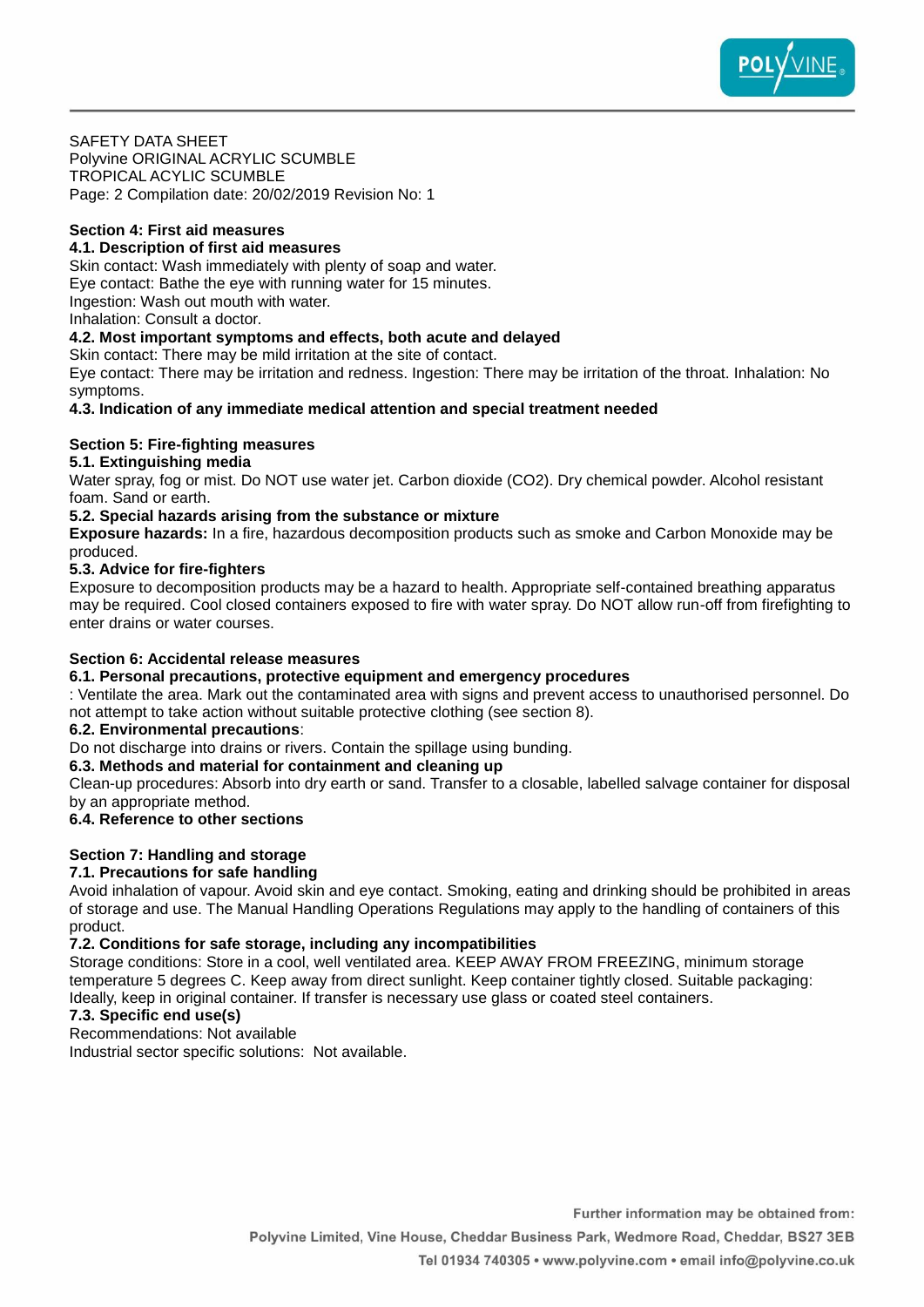

SAFETY DATA SHEET Polyvine ORIGINAL ACRYLIC SCUMBLE TROPICAL ACYLIC SCUMBLE Page: 3 Compilation date: 20/02/2019 Revision No: 1

#### **Section 8: Exposure controls/personal protection 8.1. Control parameters Hazardous ingredients:**

Workplace exposure limits: No data available.

DNEL/PNEC Values DNEL / PNEC No data available.

DNEL/PNEC Values DNEL / PNEC No data available.

Recommended monitoring procedures If this product contains ingredients with exposure limits, personal, workplace atmosphere or biological monitoring may be required to determine the effectiveness of the ventilation or other control measures and/or the necessity to use respiratory protective equipment. Reference should be made to monitoring standards, such as the following: European Standard EN 689 (Workplace atmospheres - Guidance for the assessment of exposure by inhalation to chemical agents for comparison with limit values and measurement strategy) European Standard EN 14042 (Workplace atmospheres - Guide for the application and use of procedures for the assessment of exposure to chemical and biological agents) European Standard EN 482 (Workplace atmospheres - General requirements for the performance of procedures for the measurement of chemical agents) Reference to national guidance documents for methods for the determination of hazardous substances will also be required.

## **8.2. Exposure controls**

Engineering measures: Ensure there is sufficient ventilation of the area. Respiratory protection: If there is a risk of exposure to high vapour concentrations, use respiratory protective equipment. All personal protective equipment, including respiratory protective equipment, used to control exposure to hazardous substances must be selected to meet the requirements of the COSHH Regulations. Hand protection: Protective gloves. Eye protection: Eye protection designed to protect against liquid splashes should be worn. Skin protection: Overalls are normally suitable, PVC apron if risk of splashing.

### **Section 9: Physical and chemical properties**

#### **9.1. Information on basic physical and chemical properties**

State: Liquid Colour: White Odour: Barely perceptible odour Solubility in water: Easily soluble in the following materials: cold water Miscible in all proportions Viscosity: Viscous Boiling point/range °C: Approx. 100 Flash point °C: >100 Relative density: Approx. 1 pH: 8-9 **9.2. Other information** Other information: Not applicable.

# **Section 10: Stability and reactivity**

# **10.1. Reactivity**

Reactivity: Stable under recommended transport or storage conditions.

**10.2. Chemical stability Chemical stability: Stable under normal conditions.**

Chemical stability: Stable under normal storage and handling conditions (see Section 7).

**10.3. Possibility of hazardous reactions**

Hazardous reactions: Hazardous reactions will not occur under normal transport or storage conditions.

# **10.4. Conditions to avoid Conditions to avoid:**

Conditions to avoid: Not applicable. For ideal storage conditions see section 7.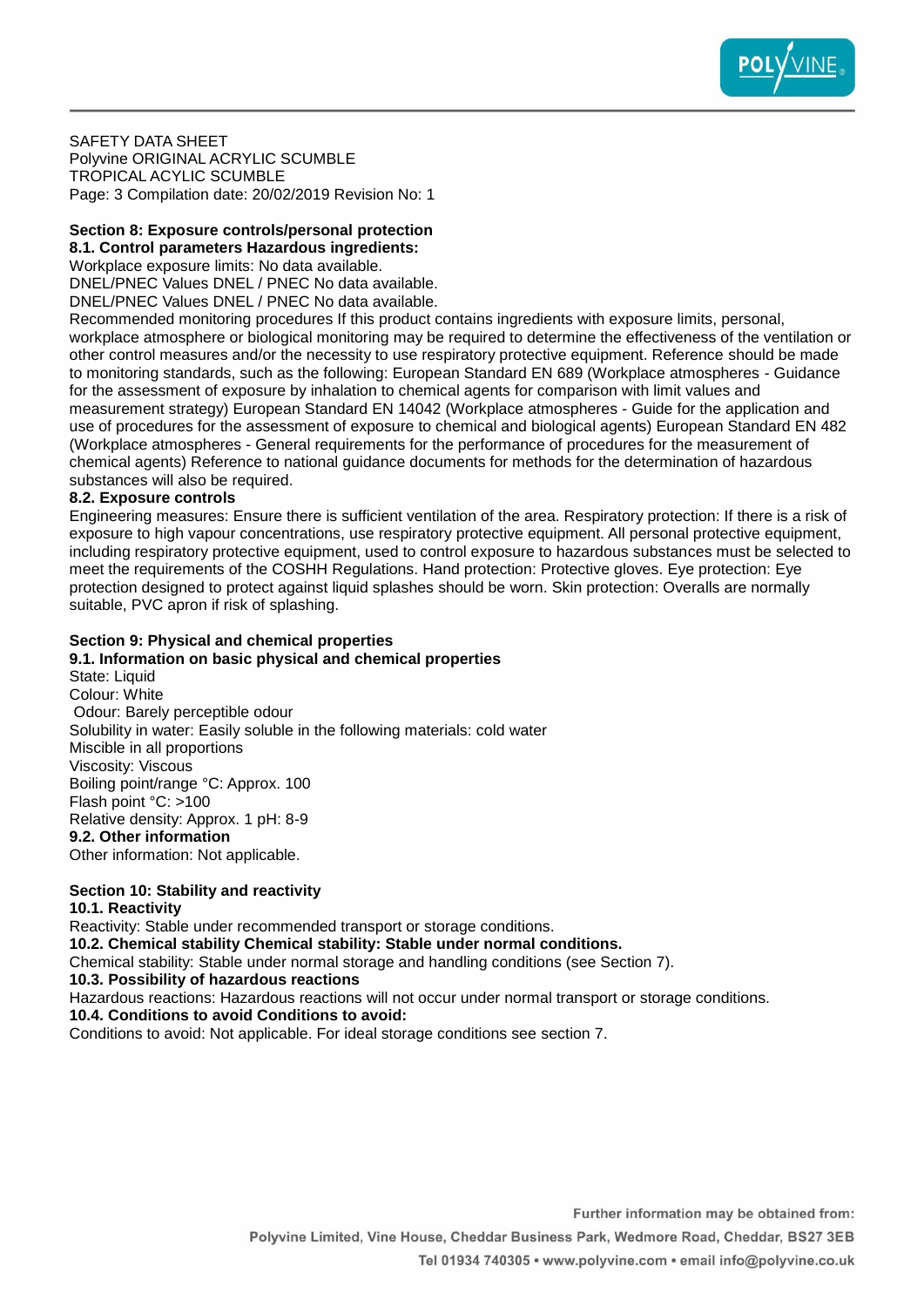

SAFETY DATA SHEET Polyvine ORIGINAL ACRYLIC SCUMBLE TROPICAL ACYLIC SCUMBLE Page: 4 Compilation date: 20/02/2019 Revision No: 1

## **10.5. Incompatible materials**

Materials to avoid: Oxidising agents. Strong acids.

## **10.6. Hazardous decomposition products**

Haz. decomp. products: In a fire, hazardous decomposition products such as smoke and carbon monoxide may be produced.

## **Section 11: Toxicological information**

**11.1. Information on toxicological effects**

Toxicity values: Not applicable.

## **Symptoms / routes of exposure**

Skin contact: There may be mild irritation at the site of contact. Eye contact: There may be irritation and redness. Ingestion: There may be irritation of the throat. Inhalation: No symptoms.

## **Section 12: Ecological information**

**12.1. Toxicity** Ecotoxicity values: Not applicable. **12.2. Persistence and degradability** Persistence and degradability: Biodegradable. **12.3. Bioaccumulative potential Bioaccumulative potential:** No bioaccumulation potential. **12.4. Mobility in soil Mobility:** Readily absorbed into soil. **12.5. Results of PBT and vPvB assessment** PBT identification: This substance is not identified as a PBT substance. **12.6. Other adverse effects: Negligible ecotoxicity.**

#### **Section 13: Disposal considerations 13.1. Waste treatment methods**

NB: The user's attention is drawn to the possible existence of regional or national regulations regarding disposal.

## **Section 14: Transport information**

Transport class: This product does not require a classification for transport.

**14.1. UN number UN number:** Not hazardous **14.2. UN proper shipping name**

- **14.3. Transport hazard class(es)**
- **14.4. Packing group**

## **14.5. Environmental hazards**

Environmentally hazardous: No Marine pollutant:

**14.6. Special precautions for user**

Special precautions: No special precautions.

# **Section 15: Regulatory information**

### **15.1. Safety, health and environmental regulations/legislation specific for the substance or mixture 15.2. Chemical Safety Assessment**

Chemical safety assessment: A chemical safety assessment has not been carried out for the substance or the mixture by the supplier.